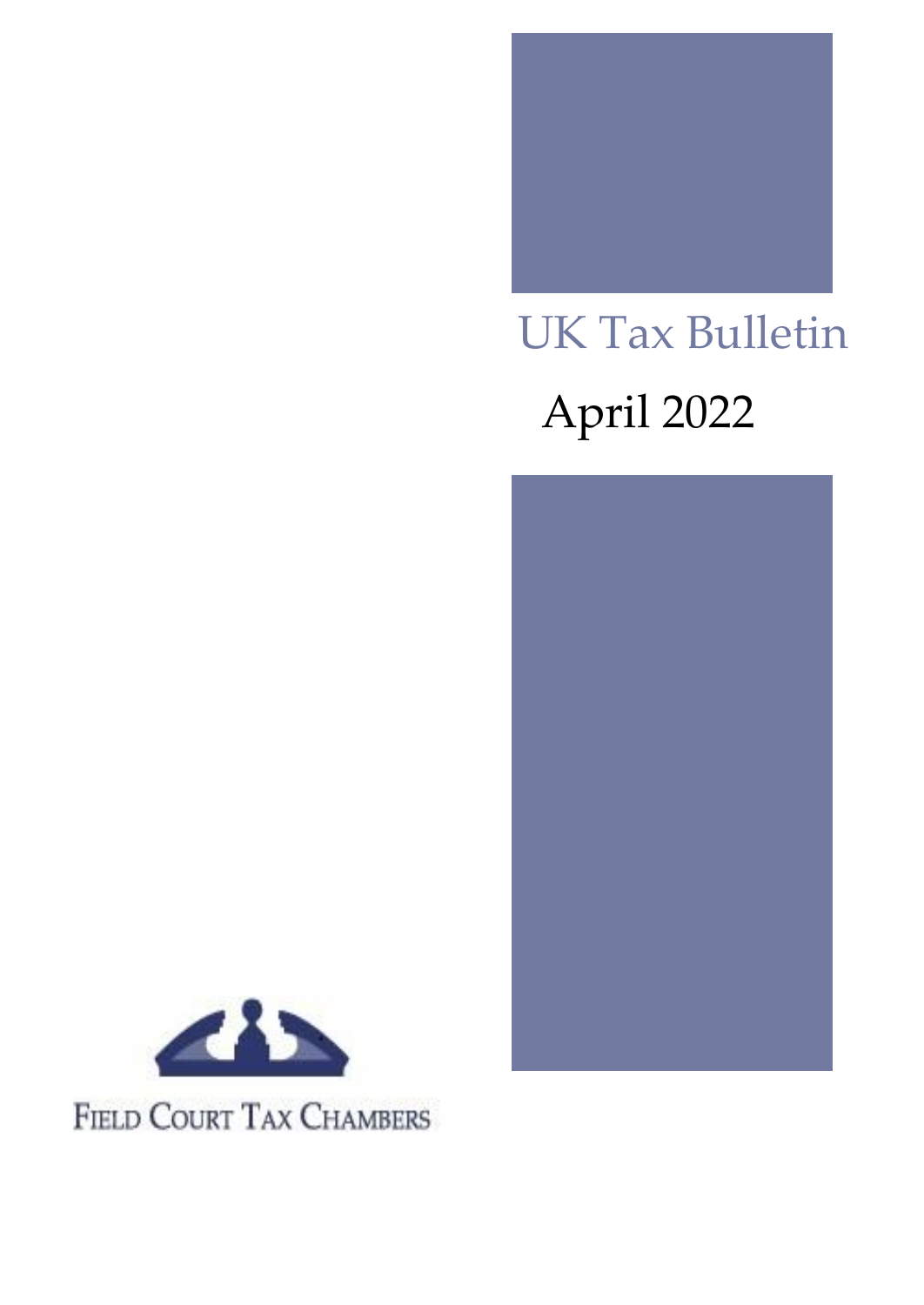

| IR35The latest (and possibly the last) instalment in this saga |
|----------------------------------------------------------------|
|                                                                |
|                                                                |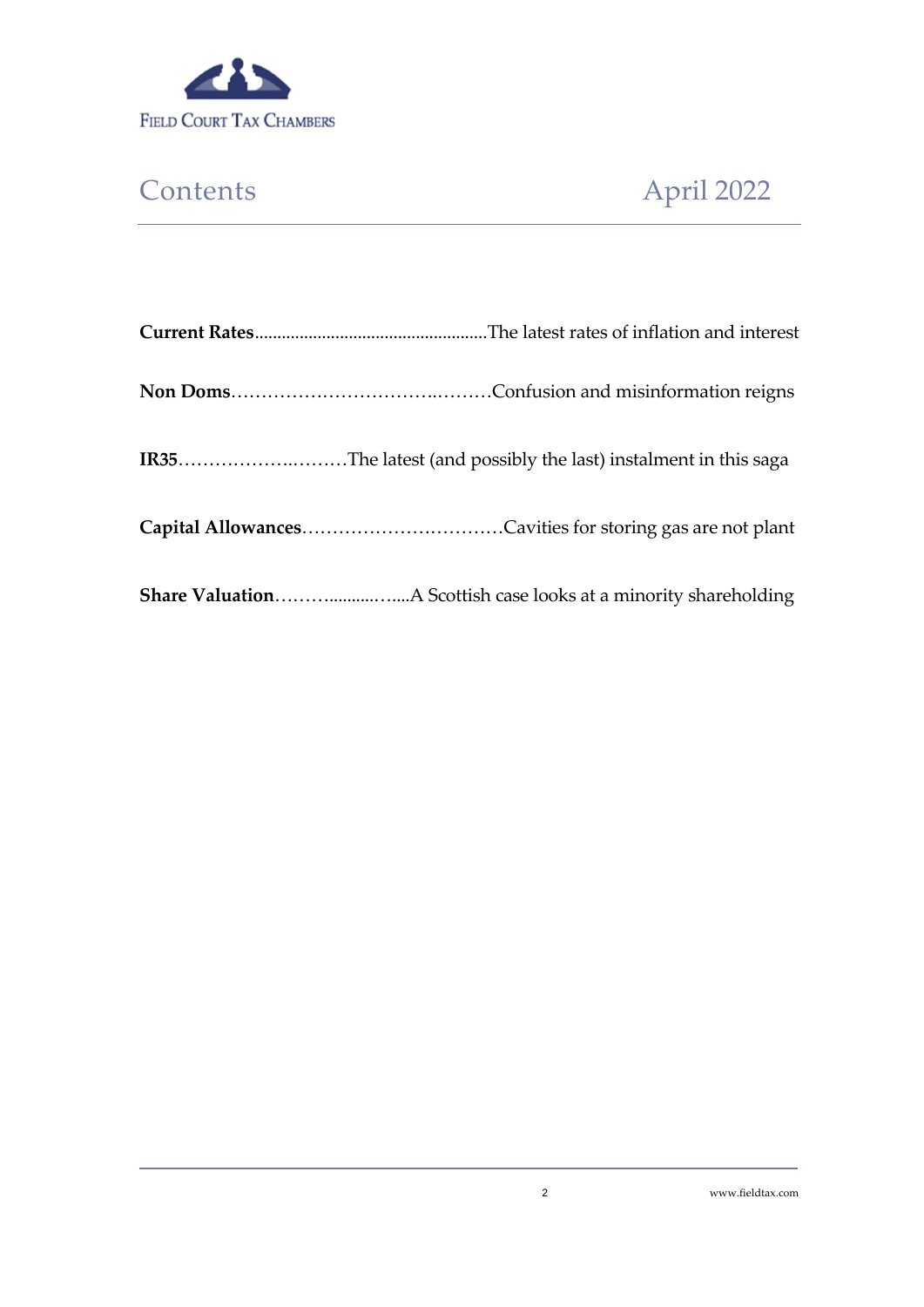

# Latest Rates of Inflation and Interest

### The following are the latest rates:

| <b>Current Rates</b>                                          |                |
|---------------------------------------------------------------|----------------|
| Retail Price Index: February 2022<br>March 2022               | 320.2<br>323.5 |
| <b>Inflation Rate:</b><br>February 2022<br>March 2022         | 8.2%<br>9%     |
| Indexation factor from March 1982:<br>Frozen at December 2017 | 2.501          |

#### **Interest on overdue tax**

Interest on all unpaid tax is charged at the same rate.

The formula is Bank base rate plus 2.5% which gives a rate of 3.25% from 5<sup>th</sup> April 2022.

There is one exception: Quarterly instalments of corporation tax bear interest at only 1.75% from 28th March 2022.

### **Repayment supplement**

Interest on overpaid tax has been payable at the same rate from 21<sup>st</sup> August 2018

The formula is Bank base rate minus 1% but with an overriding minimum of 0.5% which applies at the present time.

### **Official rate of interest**

From 6th April 2020 2.25% From 6th April 2021 2 %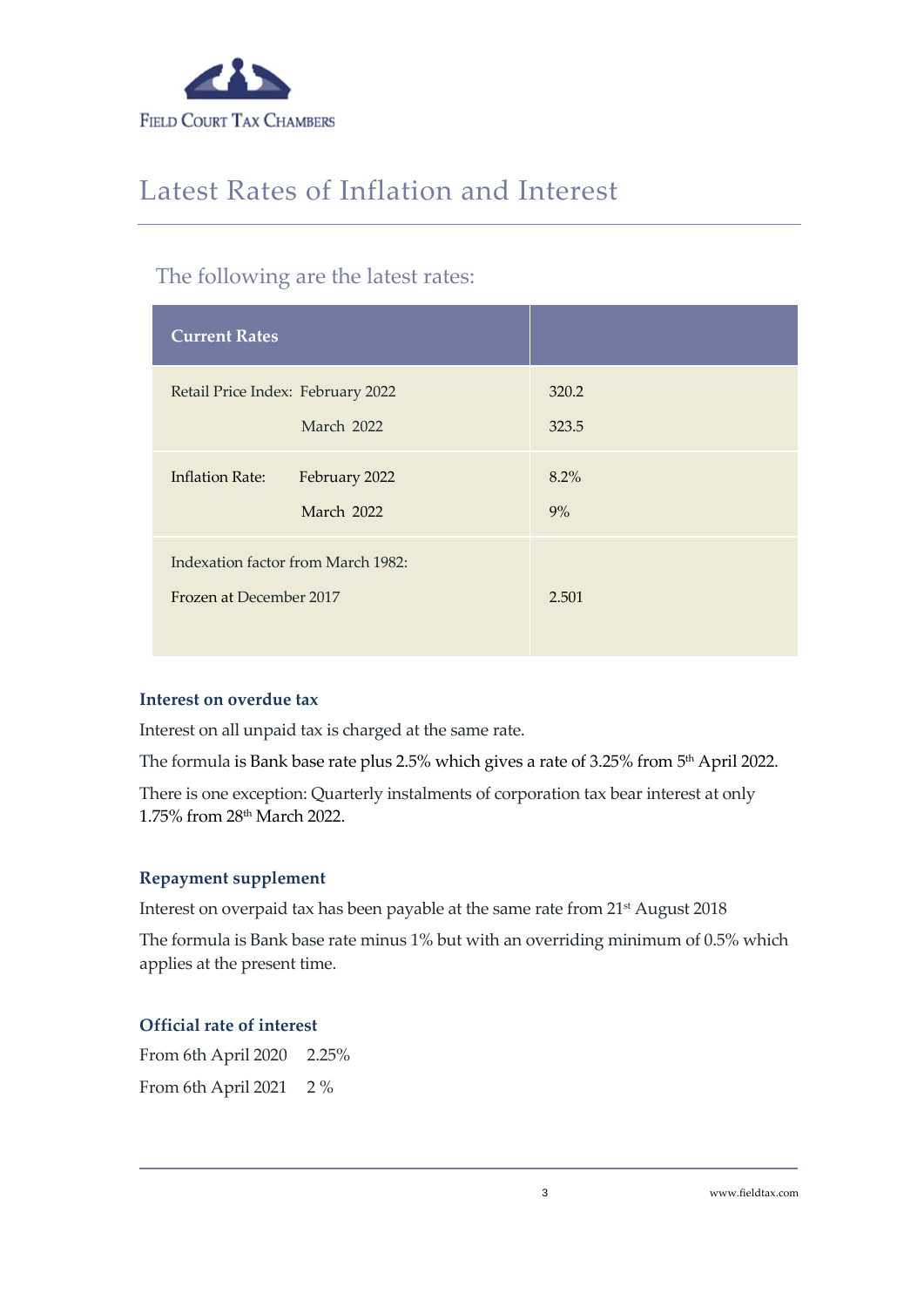

### Non Doms

Goodness me – I do get a bit fed up with all the misinformation in the press and from politicians about domicile.

There is so much about Mr X and Mrs Y who have been living in the UK and should jolly well be electing to be UK domiciled and paying more tax.

The trouble is that domicile is a concept of international law; a complex concept refined over centuries and is not something for which you can "elect". It has a much wider importance than just tax.

Some people will claim to be domiciled in the UK to gain certain benefits – and others will claim to be domiciled in another country (to gain other benefits). But, like it or not, they are bound by the law. Simply asserting what you would like the law to be does not usually get you very far – at least not unless you are President of a distant land.

And now we have a proposal (in some quarters) to abolish non dom status – at least for tax purposes – because then all those rich people who come to the UK will pay lots more tax. I mean, they are bound to. Stands to reason, doesn't it.

I am reminded of the plan to have a toll road in my village. About 100 cars drive though the village every day. If we charge them £100 each time, that will bring in  $£10,000$  a day – that is  $£70,000$  a week. Fantastic. Just think of all the things the parish council could do with that money. Then engage brain. How much money would actually be collected.…….

One more thought and I will stop. Partygate was all about how important it is that the law applies to everybody (including the Prime Minister, Chancellor etc) and there should not be one law for them and one law for everybody else. Quite right. However, this does not seem to apply to Mr Sunak where the protection of the laws about tax and domicile are denied to him. It is beyond ironic that his family are not allowed to benefit from the same rules as everybody else – there seems to be a special rule for them that they should pay lots more tax.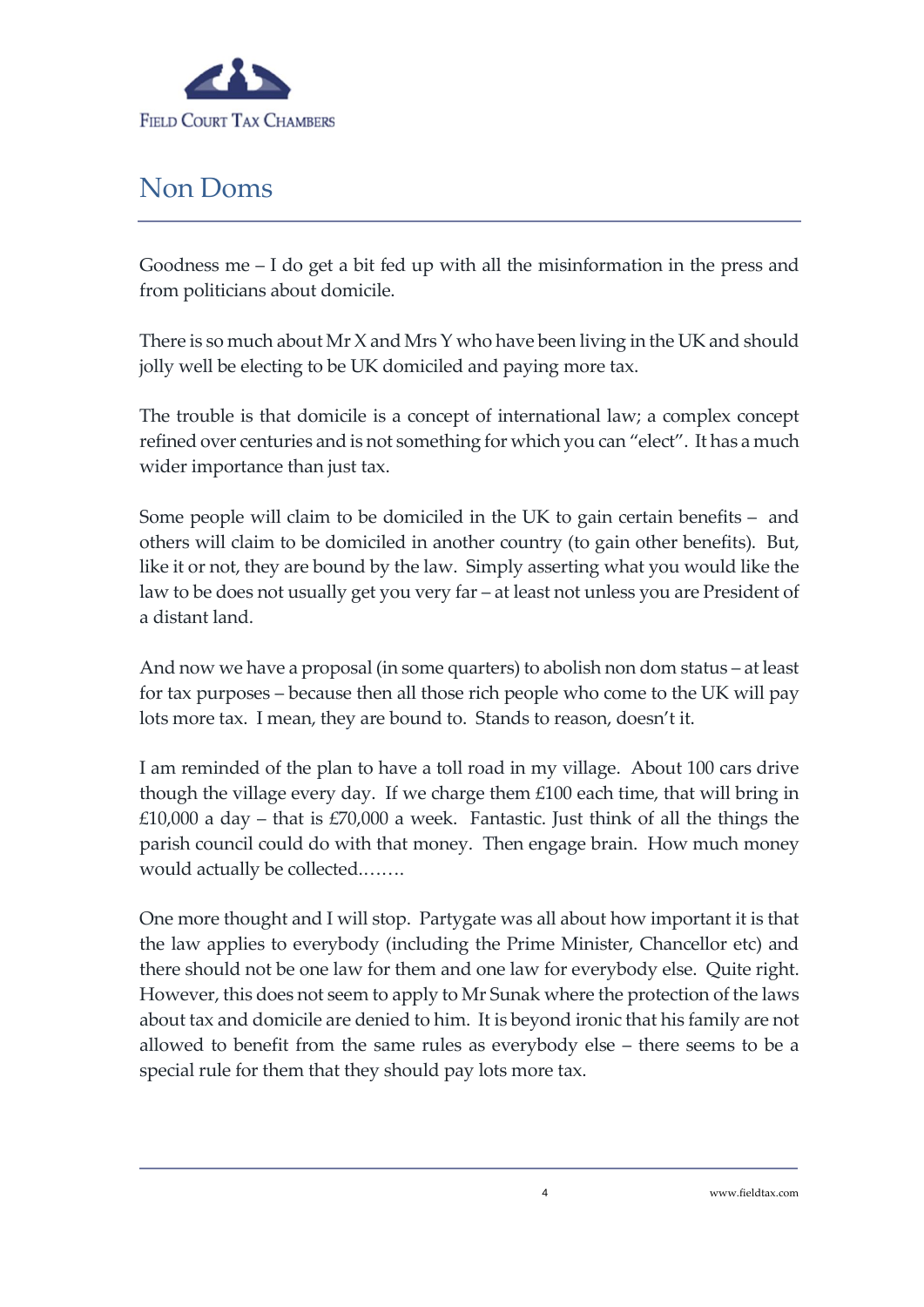

I would like a special rule which says the law does not apply to me so that I pay less tax. That would be equally justifiable (or equally bonkers). Sorry, I mean this argument would have equal merit - that is to say no merit at all.

### IR 35

I have frequently commented on the confusing state of the law on the taxation of intermediaries as a result of the conflicting and inconsistent decisions of the Tribunals. We now have the benefit of two cases which have reached he Court of Appeal: *Kickabout Productions Ltd v HMRC [2022] EWCA Civ 501* and *HMRC v Atholl House Productions Ltd [2022] EWCA Civ 502*

This may well be the last judicial word on the subject unless one or both of them proceeds to the Supreme Court – which given the general public importance of the issue involved, would be very welcome.

The facts of these cases were broadly similar in the sense that they concerned TV presenters with personal service companies who provided their services to third parties. The issue in each case was whether, if the services were provided under a contract between the individual and the third party, it would have been a contract of employment: section 49 ITEPA 2003.

In both these cases the FTT decided that the hypothetical contracts would not have been a contract of employment. The Upper Tribunal (rather demonstrating the unsatisfactory state of the law) reversed the decision in *Kickabout* and upheld the decision in *Atholl House*.

The Court of Appeal has upheld the Upper Tribunal's decision in Kickabout, that the hypothetical contract in Kickabout would have been a contract of employment. In *Atholl House* they also considered that the hypothetical contract would have been a contract of employment but remitted the case to the Upper Tribunal to reconsider the matter in the light of their guidance.

Good – but no cigar I think.

Without getting too deeply into all the intricacies, the Court of Appeal in both cases went through a large number of the earlier cases on the subject – although interestingly not some recent decisions – and applied the various tests to the

5 www.fieldtax.com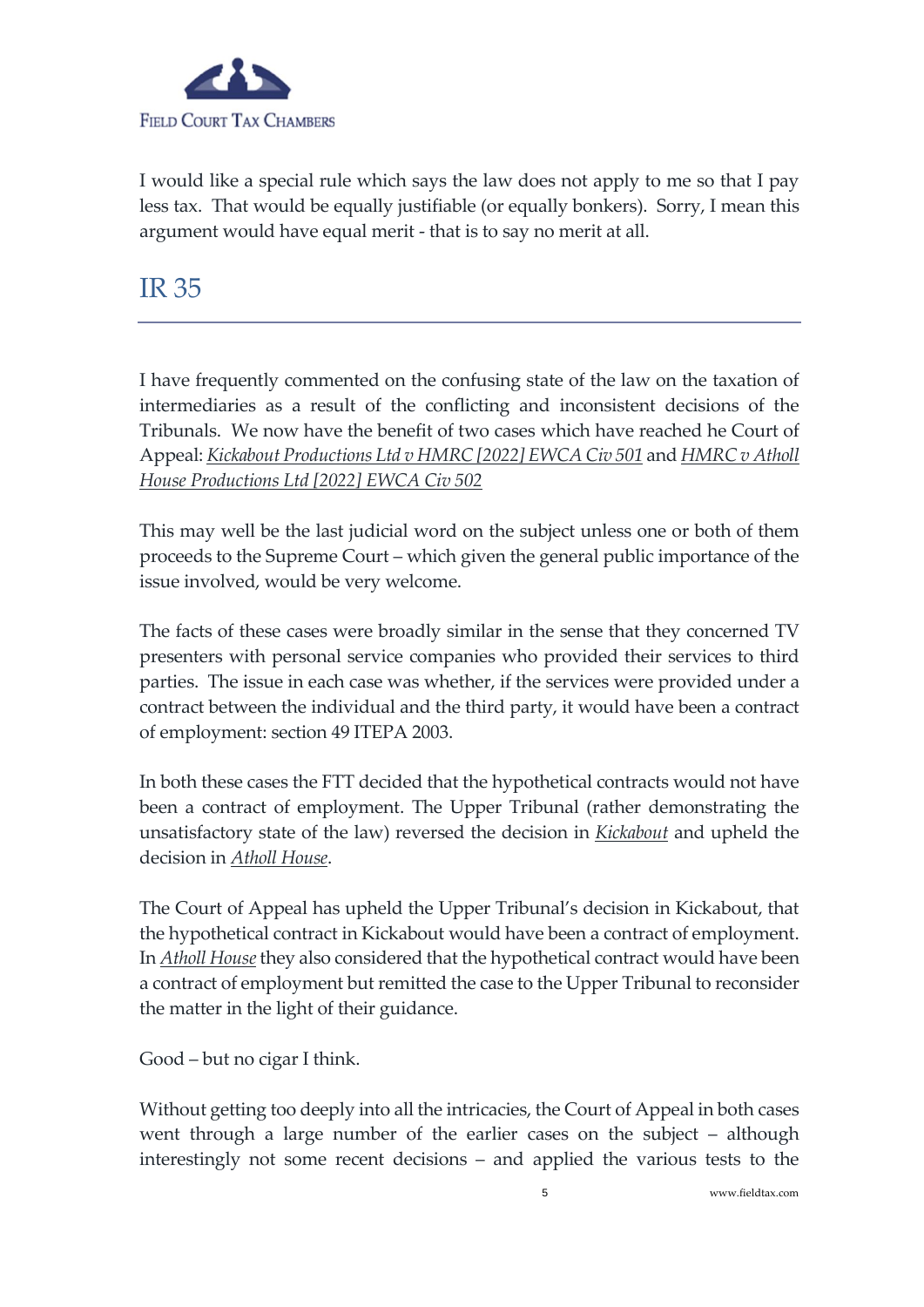

different facts of each case. Issues of control and mutuality of obligation were clearly important but expressly not decisive; all the relevant factors have to be taken into account.

I was struck by one issue highlighted by the Court which is the significance given to the amount of work undertaken during the period for the particular TV company. There are a number of learned counsel who are instructed by HMRC in tax (and other) cases and may spend most of the year on one or more such cases. The interpretation of control and mutuality could easily extend to them - and other factors like the place of work and *part and parcel* could equally apply; after all, many tribunal cases are conducted by real employees of HMRC. It would not be difficult to construct a good argument that such counsel are employees of HMRC. That would obviously be wrong, just like the concert pianist that I keep going on about, and it demonstrates that there is something wrong with the tests.

A great deal was said about people being in business on their own account (which has been a decisive factor in many cases), but it did not find much support in either of these cases.

Another oddity was the statement by Sir David Richards that:

"It must of course be remembered that if the hypothetical contracts were held to create an employment relationship, Mr Hawksbee would enjoy the rights conferred by statute on employees"

This conclusion is difficult to follow because we are dealing with a hypothetical contract – not a real one. The real contractual relationships are not affected by these decisions – or by the legislation.

I am not sure that my understanding of this topic is greatly improved by these decisions (I hasten to add that this is entirely the result of my own inadequacy) but these cases may prove to be a blueprint for the interpretation of the law in future.

With so many judges having obviously come to the wrong conclusions, it must surely be a good thing for the authority Court of Appeal to provide a degree of consistency on this subject.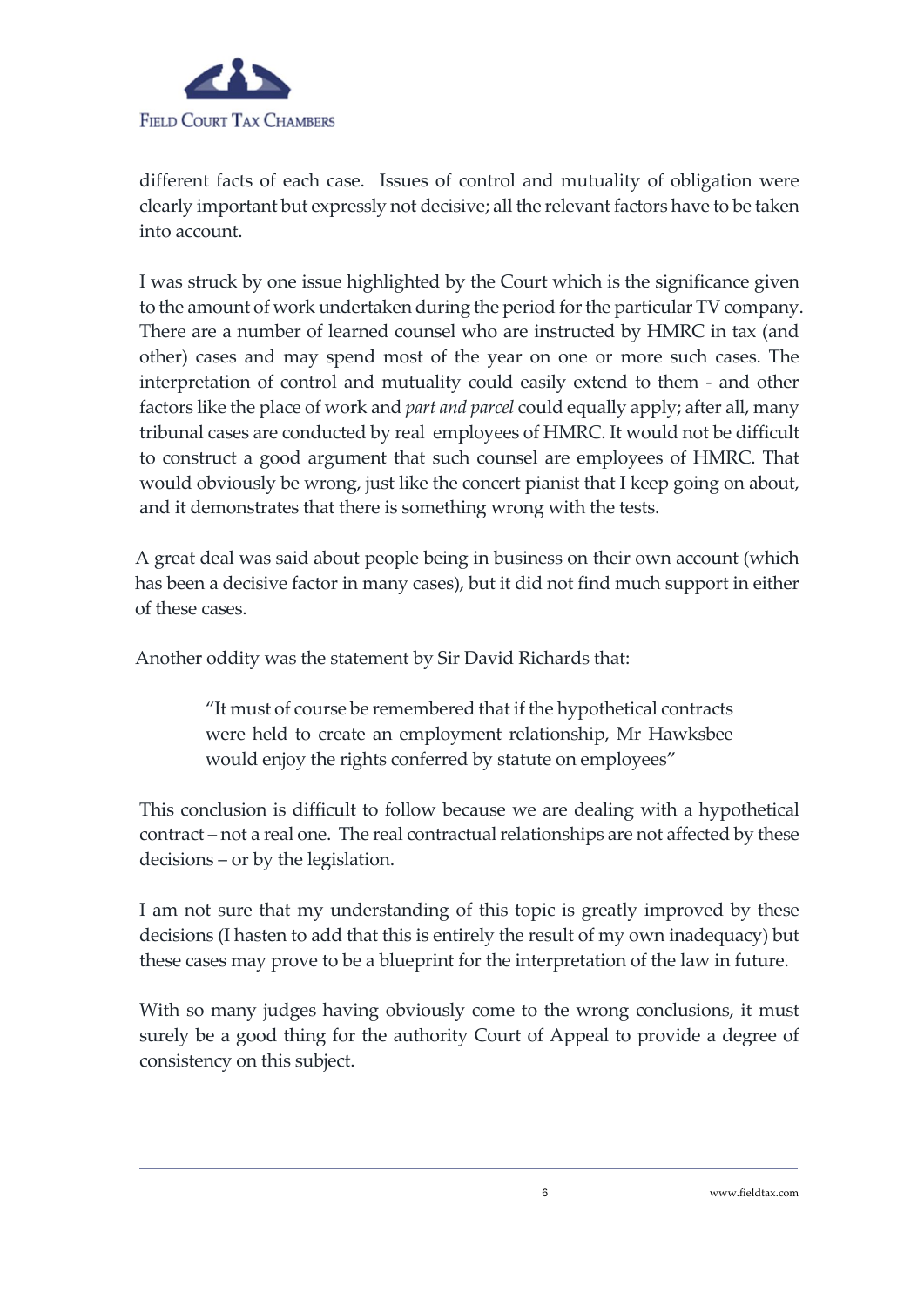

# Capital Allowances

The Court of Appeal has upheld the decision of the Upper Tribunal on the issue of whether gas cavities represent plant for the purposes of capital allowances: *Cheshire Cavity Storage 1 Ltd v HMRC [2022] EWCA Civ 305.*

The company had incurred expenditure creating a cavity for the storage of gas. The function of the cavity was to store gas so that it could be safely held and released to the National Grid when required.

The Upper Tribunal had explained that where something functioned as premises and as plant (which the cavities did in this case), you have to identify which is the more appropriate description. Is it "apparatus with which the business was carried out or premises in which the business was carried out"?

They considered all the facts and decided that it was premises. The Court of Appeal agreed essentially on the grounds that this was a value judgment which the FTT and the Upper Tribunal were entitled to make. They had asked themselves the right question and their decision followed a consideration of the facts.

The Court also referred to a more fundamental issue which is that the cavities were essentially land. In their view, whatever the taxpayers did, and whatever costs they incurred, it was difficult to get away from that simple fact.

The Court of Appeal did not consider the case of *JRO Griffiths Ltd v HMRC TC 8203* which concerned a claim for capital allowances on a potato storage facility. Obviously, there was no reason for them to do so being a considerably superior court of record, but it interesting that the decisions are in direct conflict. (I guess we must therefore conclude that *Griffiths* was wrongly decided).

The Tribunal in *Griffiths* referred to the specific provisions of the Capital Allowances Act 2001 relating to expenditure on cold stores and on silos which provide for temporary storage. HMRC suggested that it was:

- 1. "A pit or underground chamber used for storage of grain, roots etc
- 2. A pit or air and watertight chamber in which green food is preserved for fodder for ensilage."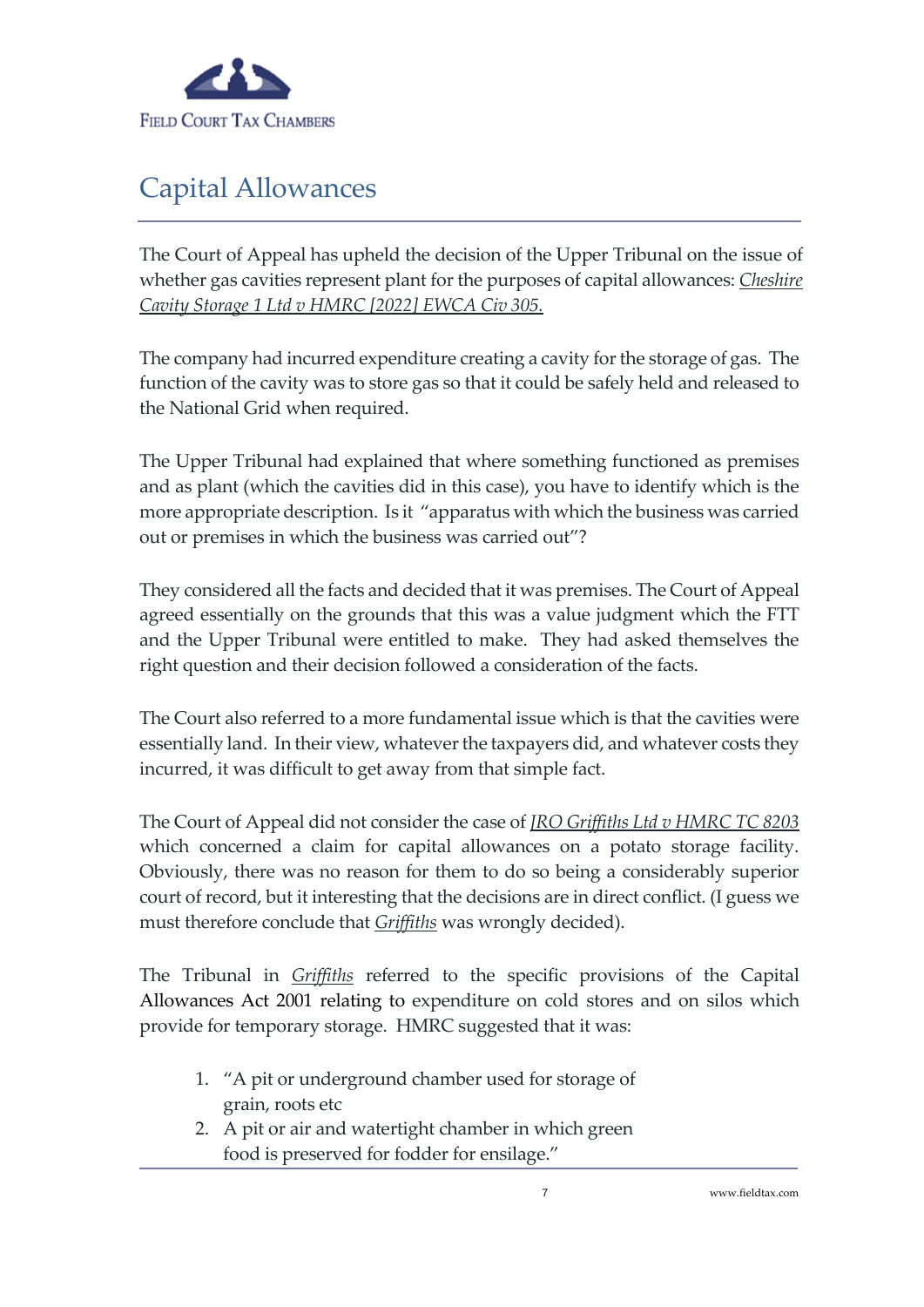

The Tribunal held that the potato storage facility was both a silo and a cold store and therefore qualified as plant for capital allowance purposes.

It is difficult to see why these words should not apply to gas cavities – but clearly not.

### Valuation of Shares

The valuation of shares in an unquoted private company for fiscal purposes has famously been described as a "dim world peopled by the indeterminate spirits of fictitious or unborn sales". Such valuations are profoundly different from the valuation of shares in the real world.

However, there are some principles which do apply to both, one of which is that when valuing a minority holding, a discount is appropriate to reflect the intrinsic nature of a minority shareholding – not least the lack of influence – with the size of the discount being dependent on the size of the holding. There is scope for some serious argument here.

The court in the case of *Harley* in the *Sheriffdom of Tayside Central and Fife at Perth [2022] SC PER 14* considered this issue, although it did not involve a valuation of shares for tax purposes. It related to a dispute over the claimant's entitlement under the estate of the late James Millar Harley and how a 15% shareholding in a family company should be valued.

The claimant argued that there should be a discount of 75% when valuing this 15% holding (which on the face of it seems not unreasonable in the absence of any special factors); however, this was not agreed by the executors.

Scottish cases have their own terminology which often makes the reasoning a little obscure to English lawyers (or at least to me). In this case the executors claimed the discount was excessive but failed to advance any reasoning in support of a lower discount. (It is not clear why not because there are lots of possible reasons they could have considered). The court therefore held that: